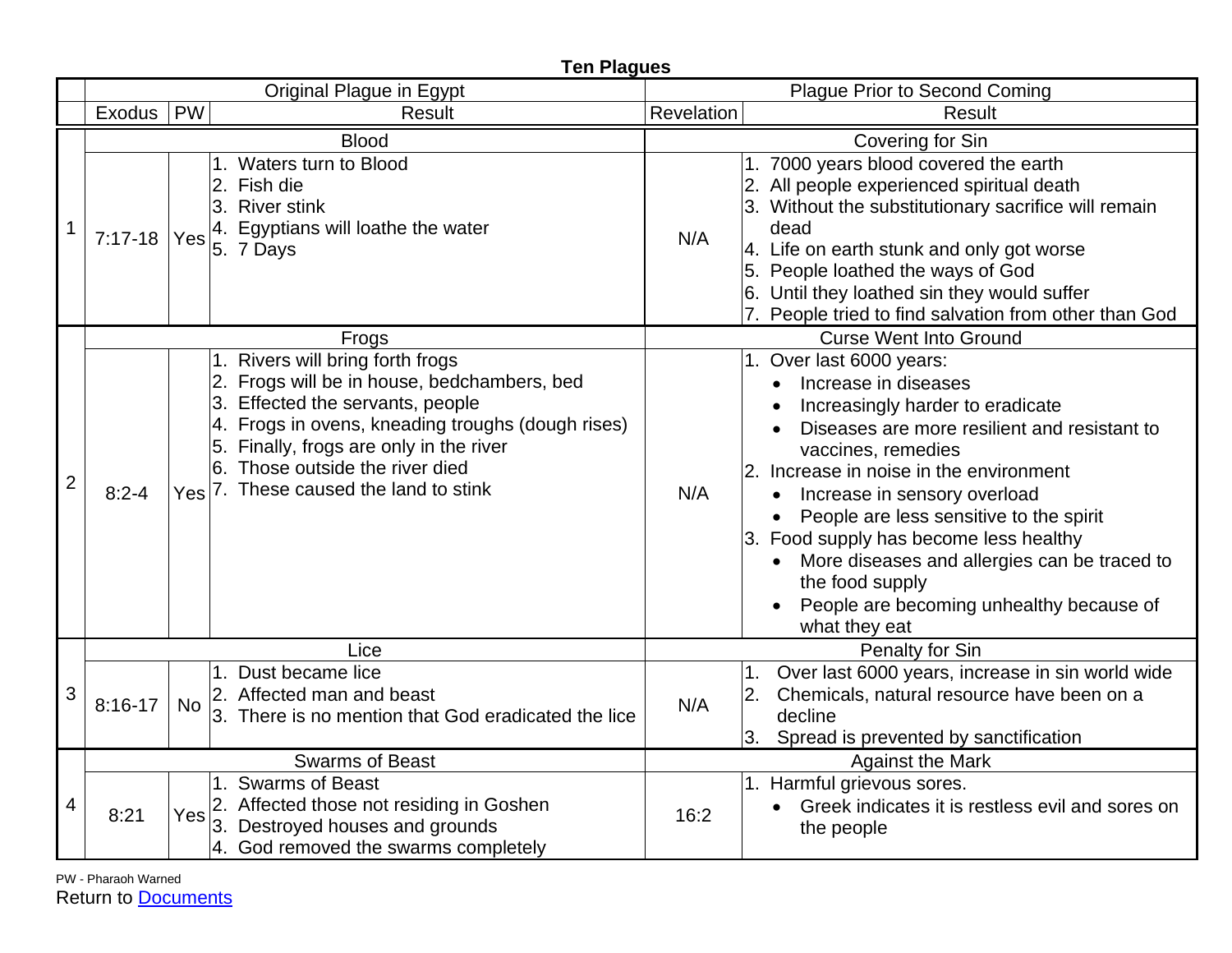|   | <b>Ten Plagues</b>       |           |                                                                                                                                                               |                                      |                                                                                                                                                                                                                                                                                                                                                                                                                                                                                                                                                                                                                                              |  |  |
|---|--------------------------|-----------|---------------------------------------------------------------------------------------------------------------------------------------------------------------|--------------------------------------|----------------------------------------------------------------------------------------------------------------------------------------------------------------------------------------------------------------------------------------------------------------------------------------------------------------------------------------------------------------------------------------------------------------------------------------------------------------------------------------------------------------------------------------------------------------------------------------------------------------------------------------------|--|--|
|   | Original Plague in Egypt |           |                                                                                                                                                               | <b>Plague Prior to Second Coming</b> |                                                                                                                                                                                                                                                                                                                                                                                                                                                                                                                                                                                                                                              |  |  |
|   | Exodus                   | PW        | <b>Result</b>                                                                                                                                                 | Revelation                           | Result                                                                                                                                                                                                                                                                                                                                                                                                                                                                                                                                                                                                                                       |  |  |
|   |                          |           |                                                                                                                                                               |                                      | 2. Plague will be inflicted on those that served and<br>worshiped the beast<br>3. People on earth will see the degraded character of<br>these people and the resulting evil.<br>4. Many will realize that those who inflicted the evil<br>did not have the people's best interests at heart.<br>5. It will become apparent how those in leadership<br>used people to serve their own desires.<br>6. The leadership of the system will start to fall<br>apart.<br>7. Its power base, control of the people, will start<br>to erode.<br>8. This will result in untempered restlessness in<br>nonbelievers that will worsen the effects of this |  |  |
|   |                          |           | <b>Pestilence Upon Domesticated Animals</b>                                                                                                                   |                                      | plague.<br><b>Against the Soul</b>                                                                                                                                                                                                                                                                                                                                                                                                                                                                                                                                                                                                           |  |  |
| 5 | 9:3                      | Yes       | 1. Grievous pestilence upon the cattle, horses,<br>asses, camels, oxen, sheep<br>2. Resulted in death of the flocks                                           | 16:3                                 | 1. Sea became as blood of dead men<br>2. Every living soul died in the sea<br>3. This is not a literal death, it is death of the soul.<br>4. People are slowly being cut off from their life<br>source, Babylon is starting to die.<br>5. People are losing hope, meaning and direction for<br>their lives.<br>6. People will start to live a hopeless existence,<br>because the system they trusted in is falling apart.                                                                                                                                                                                                                    |  |  |
|   | Boils (Leprosy)          |           |                                                                                                                                                               | <b>Separation from God</b>           |                                                                                                                                                                                                                                                                                                                                                                                                                                                                                                                                                                                                                                              |  |  |
| 6 | $9:8-9$                  | <b>No</b> | 1. Ashes from furnace become dust<br>2. Boils break forth with blains, possibly ulcer or<br>leprosy inflammatory pustule as eruption<br>3. Upon man and beast | $16:4 - 7$                           | 1. The rivers and fountains of waters became blood.<br>2. Basically the spirit is inhibited<br>3. People will become more aware what existence is<br>like without God.<br>4. Plague is because people refuse to obey God's<br>word. It results from their own sin of a life outside<br>of the spirit.                                                                                                                                                                                                                                                                                                                                        |  |  |